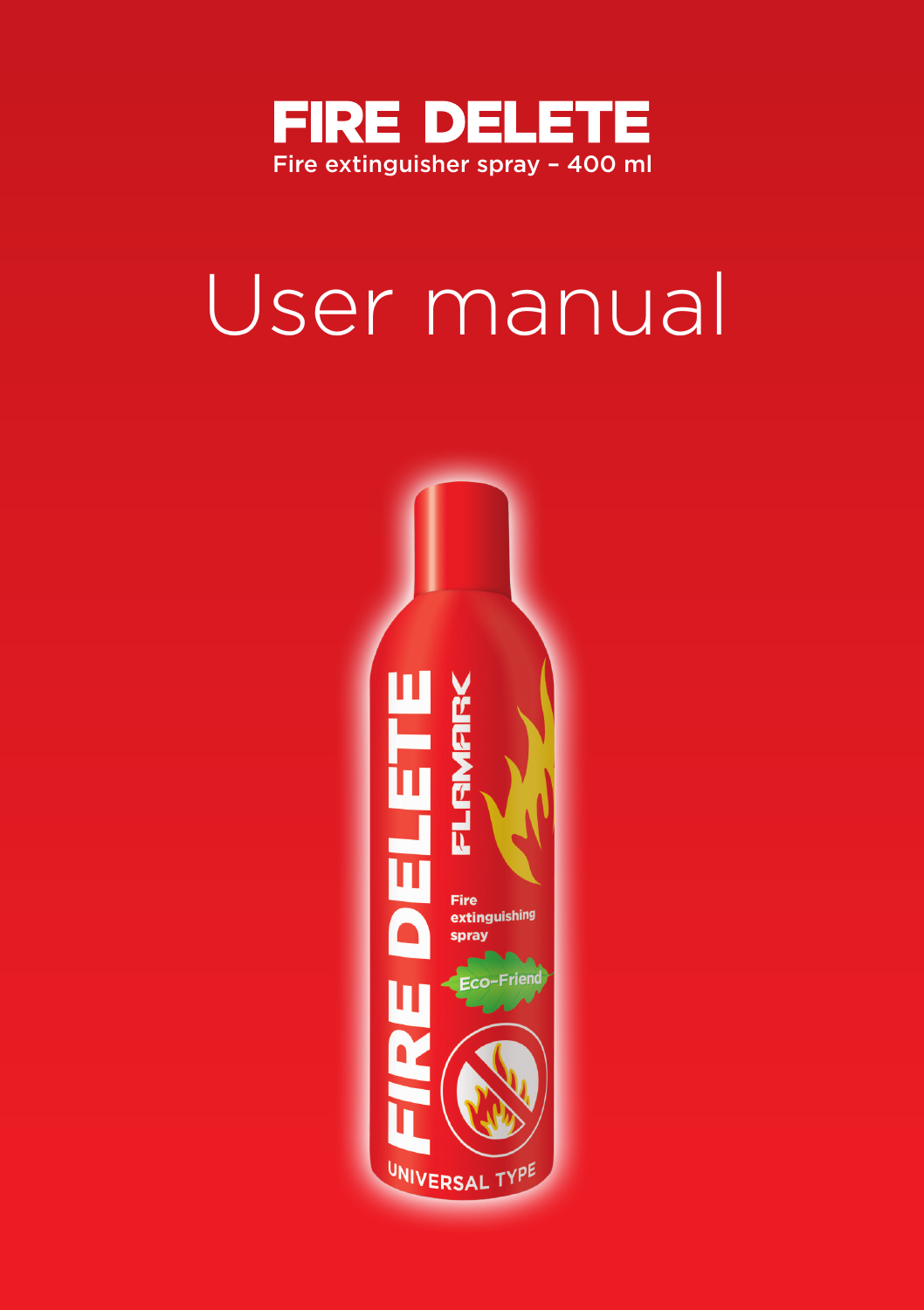# FIRE DELETE Fire extinguisher spray – 400 ml



Step 1 Take off the cap





Step 2 Shake the spray



Step 3 Press the nozzle and point toward the fire source

Keep recommended safe distance of 1 meter when extinguishing fat, oil and electrical installations and devices.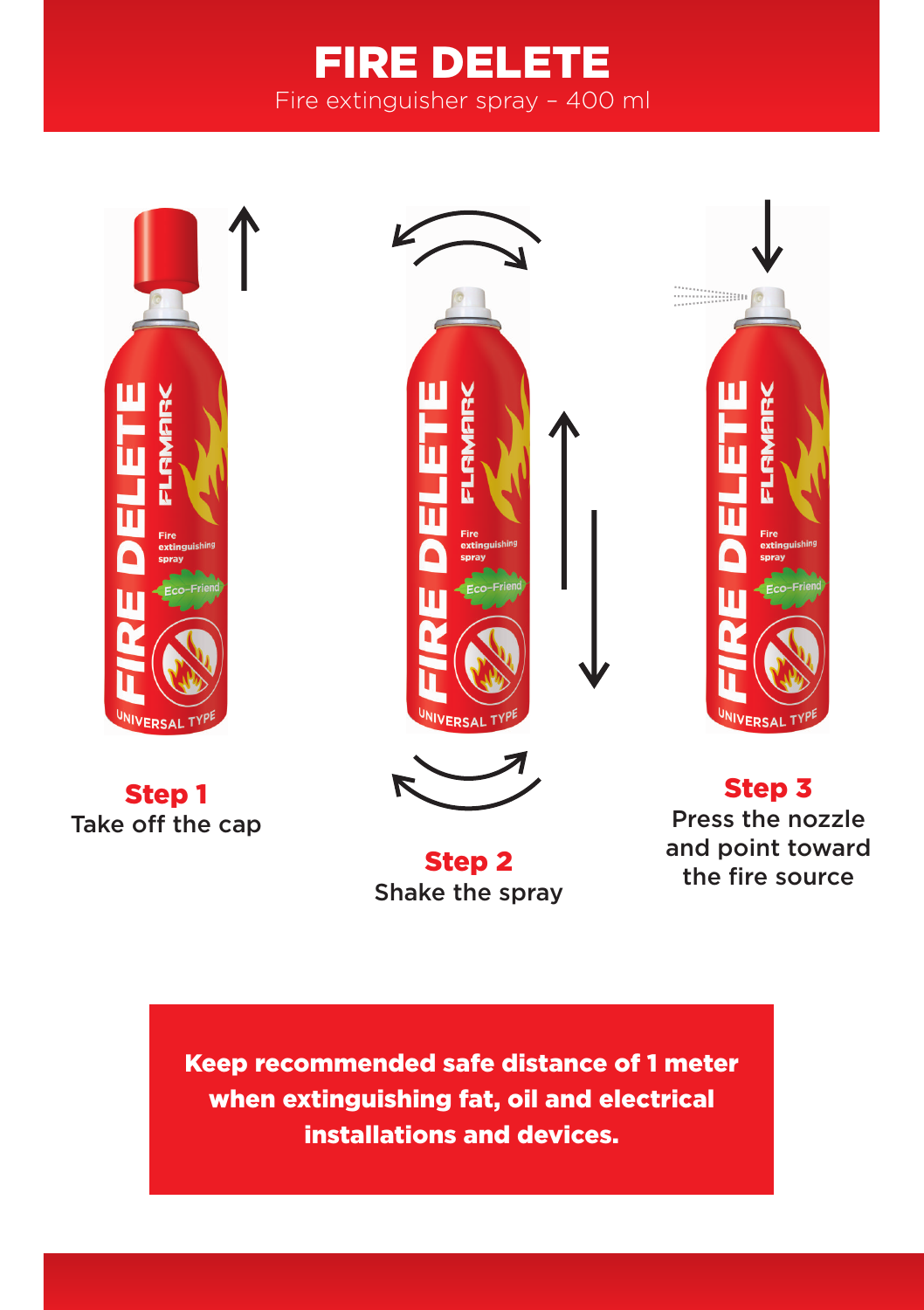## FIRE DELETE Fire extinguisher spray – 400 ml

## Application areas

Fire Delete fire extinguishing spray uses for extinguishing of:



Solids – fire class A (wood, paper, textiles...)



Liquids – fire class B (gasoline, diesel fuel...)



Edible fat and oil – fire class F (cooking oil, BBQ fat...)



Fires on electrical installations and devices

#### Storage



Fire Delete fire extinguishing spray should be stored at a temperature between  $-5$  °C and  $+55$  °C. It should be protected against direct sunbeams. The fire extinguisher should be stored at a dry place, easy to access.

#### Maintenance and warranty



Special maintenance or surveillance is not required.



The minimal product lifetime is five years from the date of production.